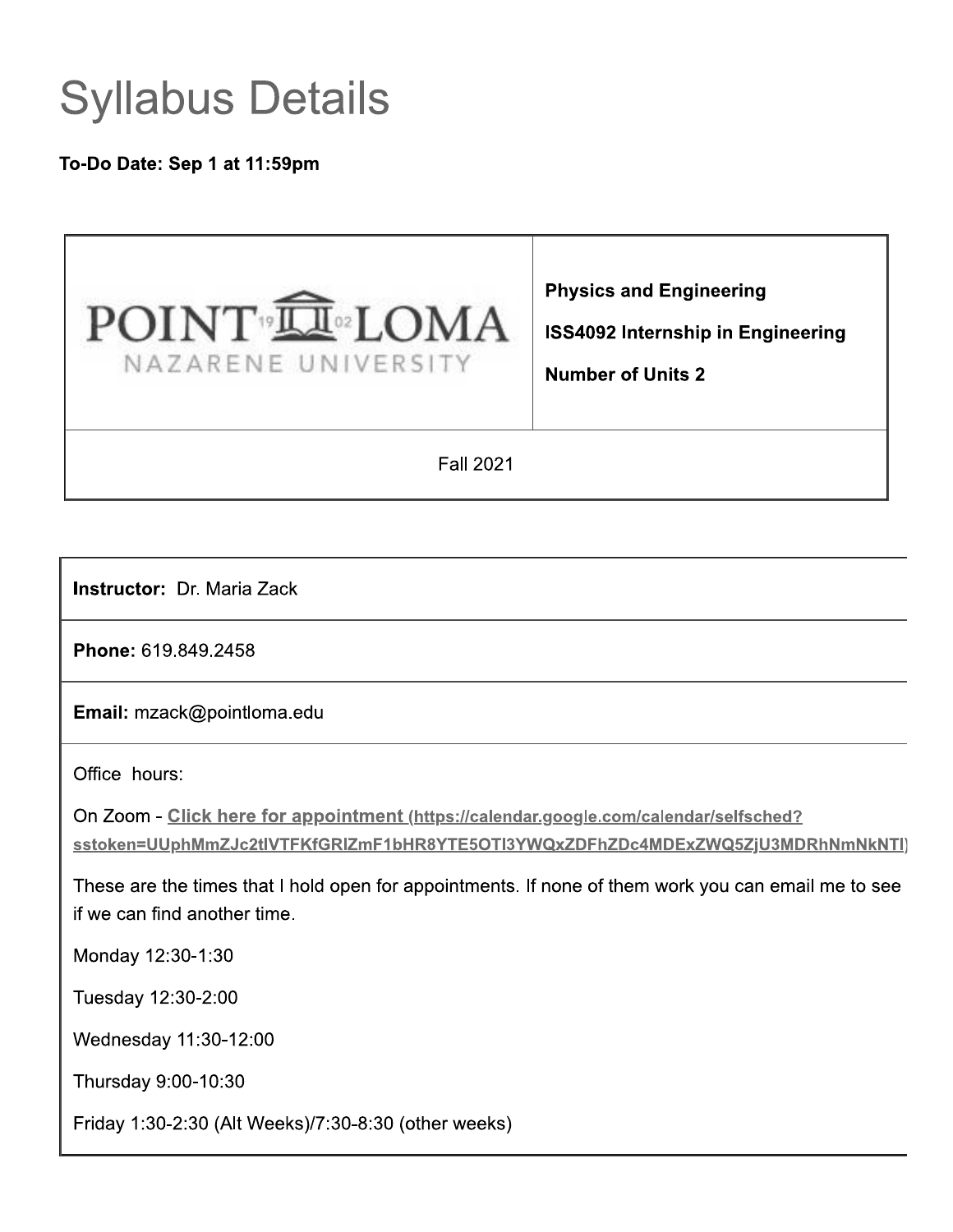# **PLNU Mission**

### To Teach  $\sim$  To Shape  $\sim$  To Send

Point Loma Nazarene University exists to provide higher education in a vital Christian community where minds are engaged and challenged, character is modeled and formed, and service is an expression of faith. Being of Wesleyan heritage, we strive to be a learning community where grace is foundational, truth is pursued, and holiness is a way of life.

#### **Department Mission**

The Physics and Engineering Department at PLNU provides strong programs of study in the fields of Physics and Engineering. Our students are well prepared for graduate studies and careers in scientific and engineering fields. We emphasize a collaborative learning environment which allows students to thrive academically, build personal confidence, and develop interpersonal skills. We provide a Christian environment for students to learn values and judgment and pursue integration of modern scientific knowledge and Christian faith.

#### **COURSE DESCRIPTION**

EGR 4092 - Internship in Engineering (2)

A supervised experience in which the student works with industry professionals to gain experience in engineering. May be repeated to a total of four units. This course is graded Credit/No Credit only.

Prerequisite(s): Student must have taken at least two upper-division engineering or physics classes and consent of instructor.

### **COURSE LEARNING OUTCOMES**

- 1. Students will be able to apply their technical knowledge to solve problems.
- 2. Students will be able to speak about their work with precision, clarity and organization.
- 3. Students will be able to write about their work with precision, clarity and organization.
- 4. Students will collaborate effectively in teams.
- 5. Students will be able to gather relevant information, examine information and form a conclusion based on that information.
- 6. Students will be able to understand and create arguments supported by quantitative evidence, and they can clearly communicate those arguments in a variety of formats.

In addition, an internship is an opportunity for students to:

- 1. Apply skills and knowledge learned in major courses to real business situations.
- 2. Reinforce and expand previous conceptual learning through work experience.
- 3. Develop "networks" in the business and professional community.

# **REQUIRED TEXTS AND RECOMMENDED STUDY RESOURCES**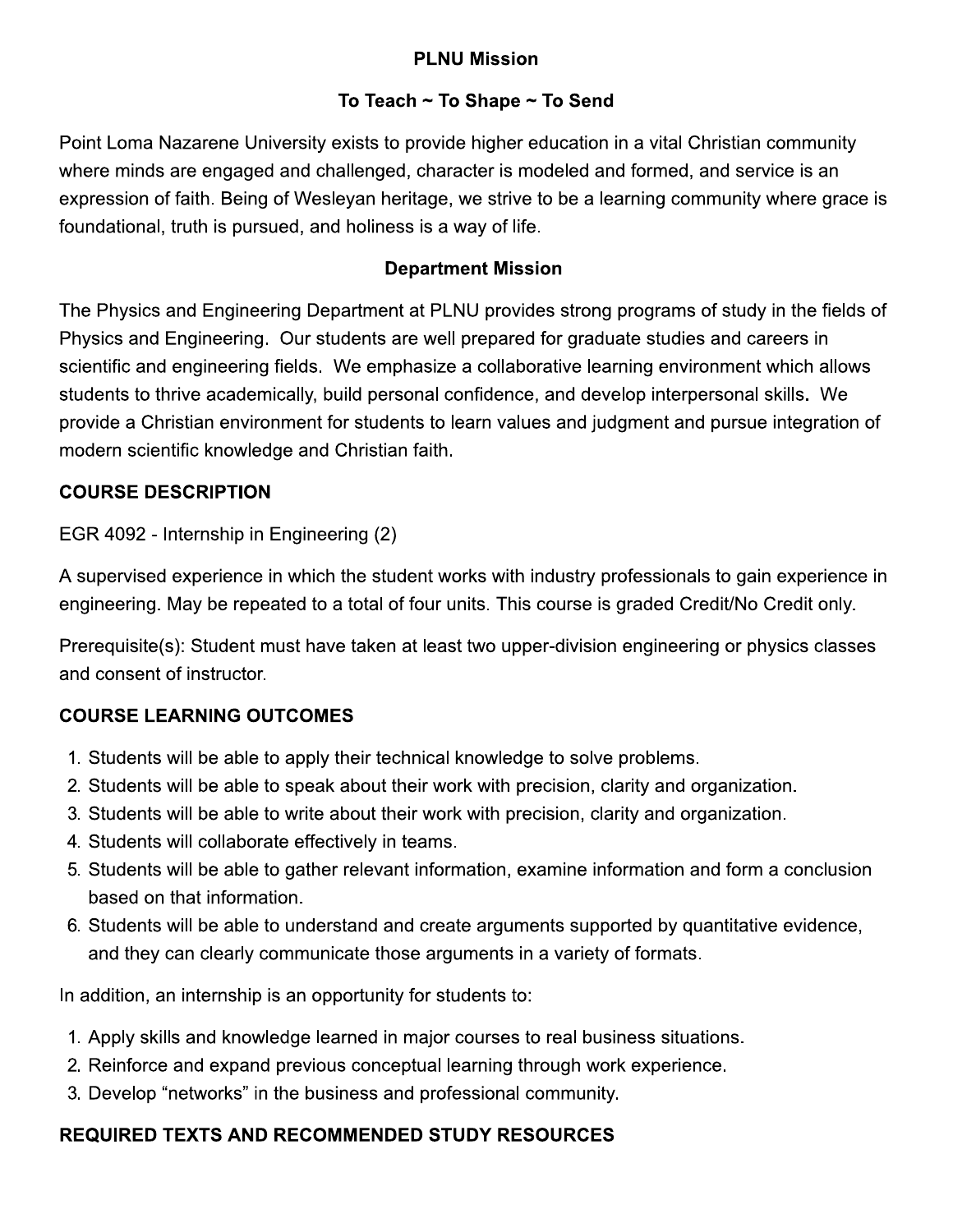There is no textbook for this class.

#### **COURSE CREDIT HOUR INFORMATION**

In the interest of providing sufficient time to accomplish the stated Course Learning Outcomes, this class meets the PLNU credit hour policy for a 2 unit class delivered over fifteen weeks. Specific details about how the class meets the credit hour requirement can be provided upon request. (Based on 37.5 hours of student engagement per credit hour.)

| Category                                                   | <b>Time Expectation in Hours</b> |
|------------------------------------------------------------|----------------------------------|
| Work at internship location (verified via time<br>sheets). | 80                               |
| Reading Assignments                                        | 5                                |
| Written Assignments                                        | 10                               |
| <b>Other Assignments &amp; Learning Activities</b>         |                                  |
| <b>Total Hours</b>                                         | 96                               |

#### **Distribution of Student Learning Hours**

#### **ASSESSMENT AND GRADING**

#### **Graded Components**

- Academic Internship Contract: You must complete an "Academic Internship Contract" and turn it in to me no later than midnight on Friday of the second week of classes. The form is attached. The person who is to supervise you at your internship work place must sign as your on-site supervisor and I must sign as your department sponsor. Please be as precise as possible in specifying your duties as an intern and the skills you hope to develop. Your internship should not be considered valid for academic credit until I have approved and signed your completed contract.
- Weekly Timesheets: Each week you need to turn in your timesheet indicating the hours that you have worked and what you did during those hours. The timesheet must be signed by your supervisor. Each weekly report covers Monday through Saturday of that week and is due by Wednesday of the following week. You can find a link to the timesheet in the relevant assignment. Please upload you signed timesheet in Canvas.
- Internship Evaluation Essay: There are multiple steps in preparing this essay and a assignment related to each step. This brief paper asks you to reflect on the quality of your internship, what new things you learned and how the work connects with the coursework that you have taken. This should include references to articles and books that you have read to gain technical knowledge for your internship.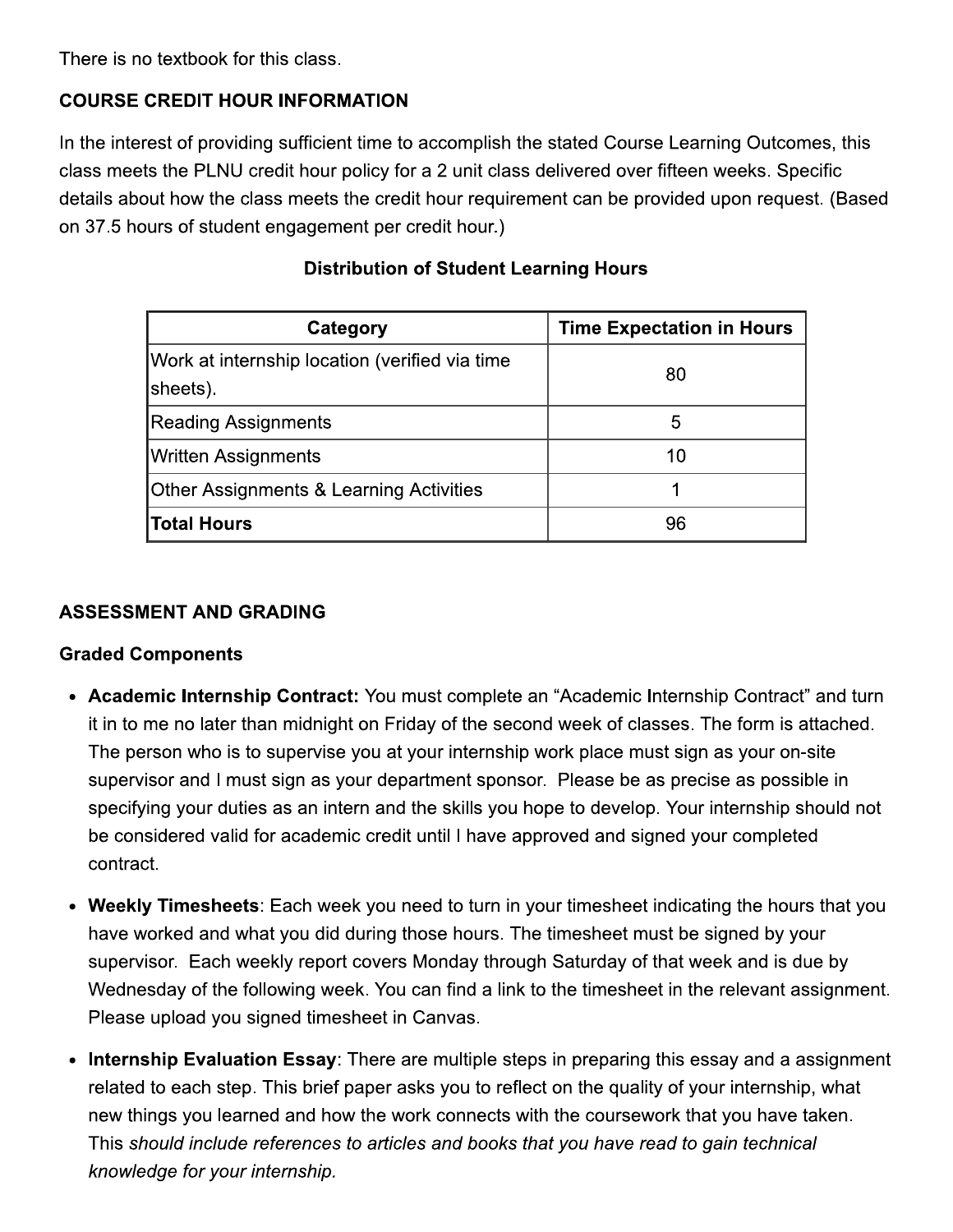• Examinations and the Final Examination. There are no examinations in this class.

 $\overline{\phantom{a}}$ 

• Late work will not be accepted without prior consent or a well-documented emergency.

| <b>Grading Distribution Percent</b> |     |
|-------------------------------------|-----|
| <b>Contract Documents</b>           | 5   |
| <b>Time Sheets</b>                  | 40  |
| <b>Paper Outline</b>                | 10  |
| Paper Draft                         | 10  |
| <b>Final Paper</b>                  | 35  |
| Total                               | 100 |

#### **Grading Scale**

F

Approximate minimal percentages required to obtain a given grade are:

| <b>Standard Grade Scale Based on Percentages</b> |              |             |           |             |          |
|--------------------------------------------------|--------------|-------------|-----------|-------------|----------|
|                                                  | Α            | в           | С         | D           | F        |
|                                                  |              | $87.5 - 90$ | 77.5-80   | 67.5-70     |          |
|                                                  | $92.5 - 100$ | 82.5-87.5   | 72.5-77.5 | 62.5 - 67.5 | $0 - 60$ |
|                                                  | 90-92.5      | 80-82.5     | 70-72.5   | 60-62.5     |          |

#### **STATE AUTHORIZATION**

State authorization is a formal determination by a state that Point Loma Nazarene University is approved to conduct activities regulated by that state. In certain states outside California, Point Loma Nazarene University is not authorized to enroll online (distance education) students. If a student moves to another state after admission to the program and/or enrollment in an online course,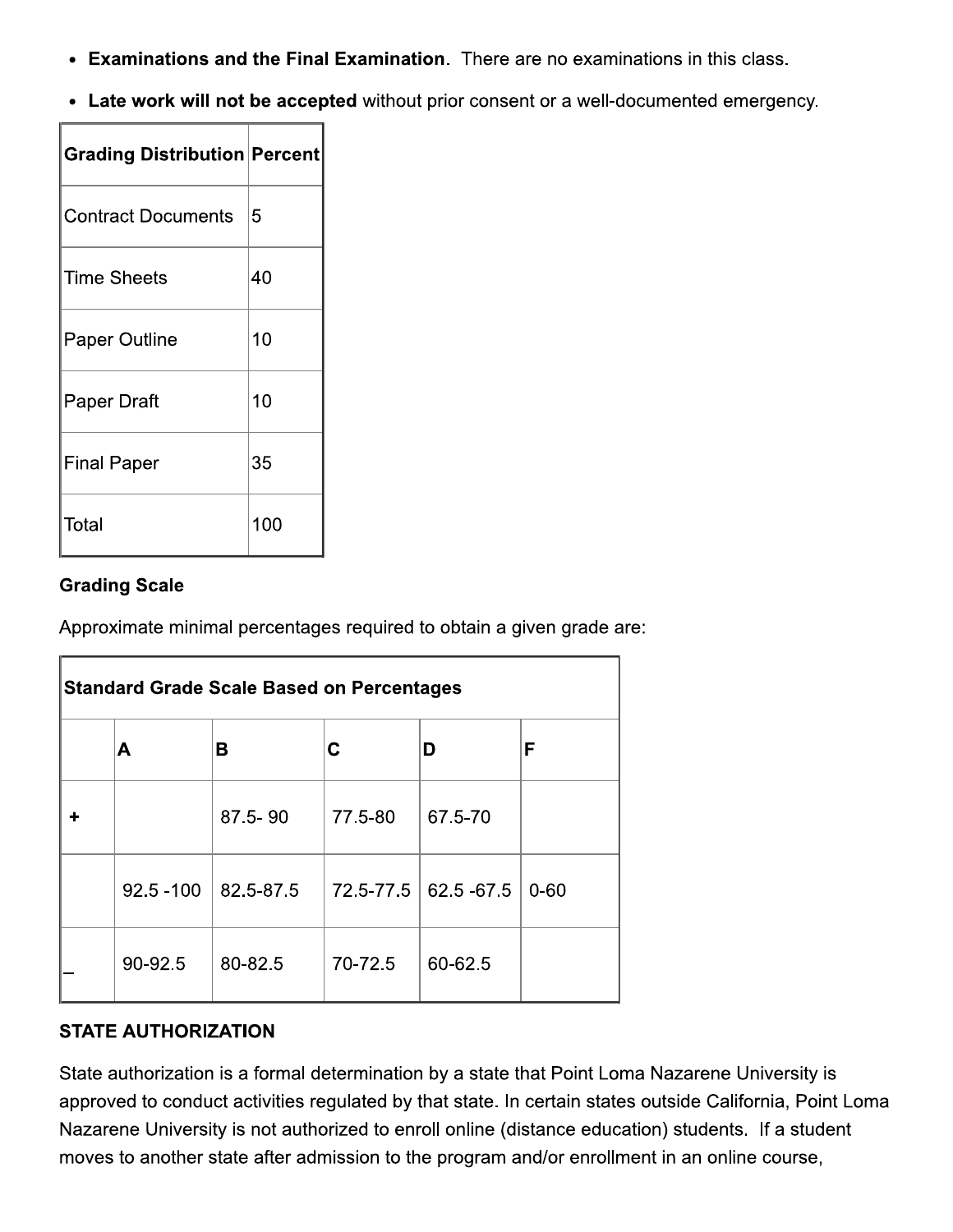continuation within the program and/or course will depend on whether Point Loma Nazarene University is authorized to offer distance education courses in that state. It is the student's responsibility to notify the institution of any change in his or her physical location. Refer to the map on State Authorization (https://www.pointloma.edu/offices/office-institutional-effectivenessresearch/disclosures) to view which states allow online (distance education) outside of California.

# **INCOMPLETES AND LATE ASSIGNMENTS**

All assignments are to be submitted/turned in by the beginning of the class session when they are due—including assignments posted in Canvas. Incompletes will only be assigned in extremely unusual circumstances.

# **CLASS ENROLLMENT**

It is the student's responsibility to maintain his/her class schedule. Should the need arise to drop this course (personal emergencies, poor performance, etc.), the student has the responsibility to follow through (provided the drop date meets the stated calendar deadline established by the university), not the instructor. Simply ceasing to attend this course or failing to follow through to arrange for a change of registration (drop/add) may easily result in a grade of F on the official transcript.

# PLNU COPYRIGHT POLICY

Point Loma Nazarene University, as a non-profit educational institution, is entitled by law to use materials protected by the US Copyright Act for classroom education. Any use of those materials outside the class may violate the law.

# PLNU ACADEMIC HONESTY POLICY

Students should demonstrate academic honesty by doing original work and by giving appropriate credit to the ideas of others. Academic dishonesty is the act of presenting information, ideas, and/or concepts as one's own when in reality they are the results of another person's creativity and effort. A faculty member who believes a situation involving academic dishonesty has been detected may assign a failing grade for that assignment or examination, or, depending on the seriousness of the offense, for the course. Faculty should follow and students may appeal using the procedure in the university Catalog. See Academic Policies (https://catalog.pointloma.edu/content.php? catoid=52&navoid=2919#Academic Honesty) for definitions of kinds of academic dishonesty and for further policy information.

### PLNU ACADEMIC ACCOMMODATIONS POLICY

PLNU is committed to providing equal opportunity for participation in all its programs, services, and activities. Students with disabilities may request course-related accommodations by contacting the Educational Access Center (EAC), located in the Bond Academic Center (EAC@pointloma.edu (mailto:EAC@pointloma.edu) or 619-849-2486). Once a student's eligibility for an accommodation has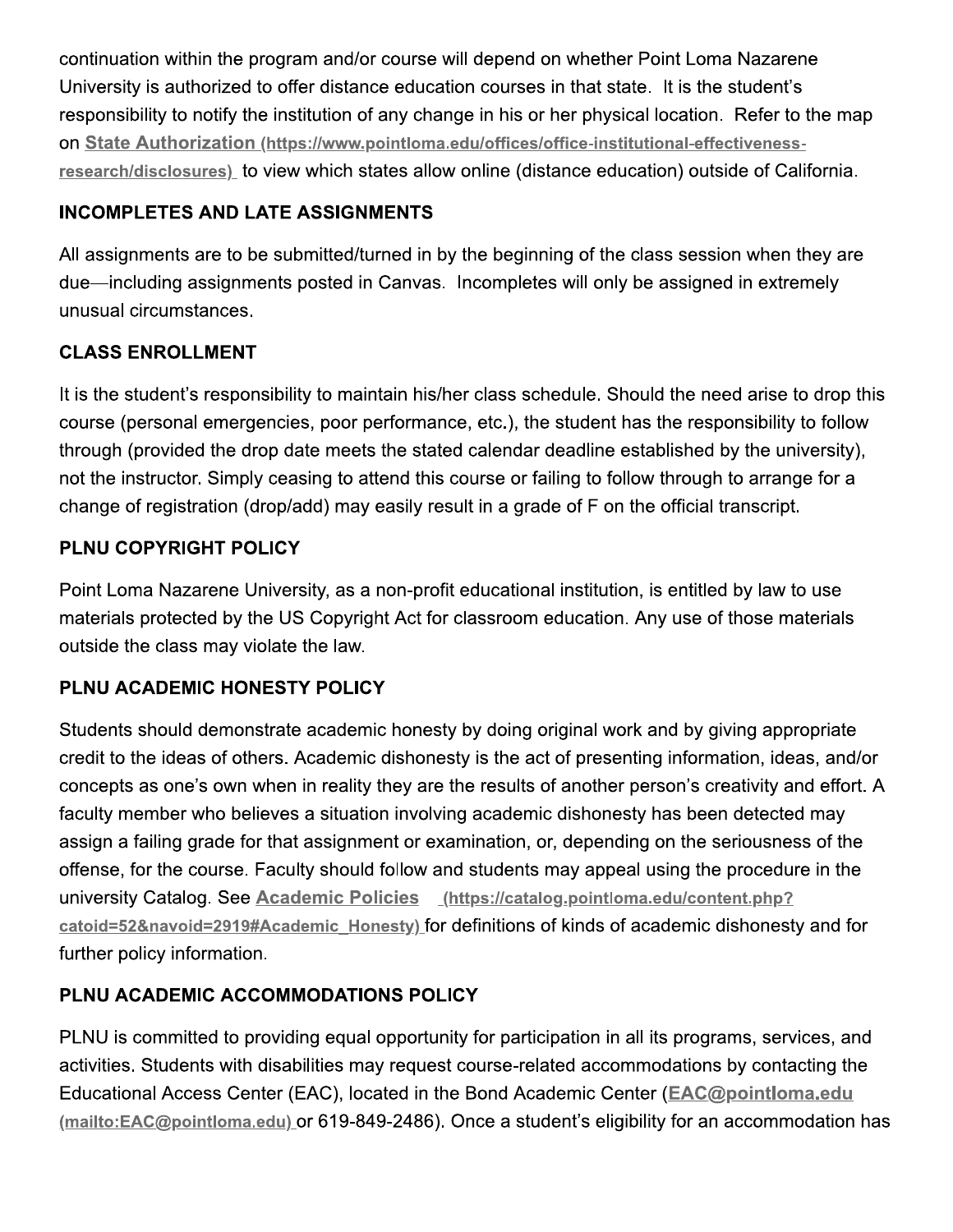been determined, the EAC will issue an academic accommodation plan ("AP") to all faculty who teach courses in which the student is enrolled each semester.

PLNU highly recommends that students speak with their professors during the first two weeks of each semester/term about the implementation of their AP in that particular course and/or if they do not wish to utilize some or all of the elements of their AP in that course.

Students who need accommodations for a disability should contact the EAC as early as possible (i.e., ideally before the beginning of the semester) to assure appropriate accommodations can be provided. It is the student's responsibility to make the first contact with the EAC.

### PLNU ATTENDANCE AND PARTICIPATION POLICY

Attendance is expected at each class session. In the event of an absence you are responsible for the material covered in class and the assignments given that day.

Regular and punctual attendance at all classes is considered essential to optimum academic achievement. If the student is absent from more than 10 percent of class meetings, the faculty member can file a written report which may result in de-enrollment. If the absences exceed 20 percent, the student may be de-enrolled without notice until the university drop date or, after that date, receive the appropriate grade for their work and participation. See the Catalog for further information about class attendance.

### **SPIRITUAL CARE**

Please be aware PLNU strives to be a place where you grow as whole persons. To this end, we provide resources for our students to encounter God and grow in their Christian faith. If students have questions, a desire to meet with the chaplain or have prayer requests you can contact the Office of Spiritual Development.

### **USE OF TECHNOLOGY**

In order to be successful in the online or hybrid environment, you'll need to meet the minimum technology and system requirements; please refer to the Technology and System Requirements (https://help.pointloma.edu/TDClient/1808/Portal/KB/ArticleDet?ID=108349) information. Additionally, students are required to have headphone speakers, microphone, or webcams compatible with their computer available to use. Please note that any course with online proctored exams require a computer with a camera (tablets are not compatible) to complete exams online.

Problems with technology do not relieve you of the responsibility of participating, turning in your assignments, or completing your class work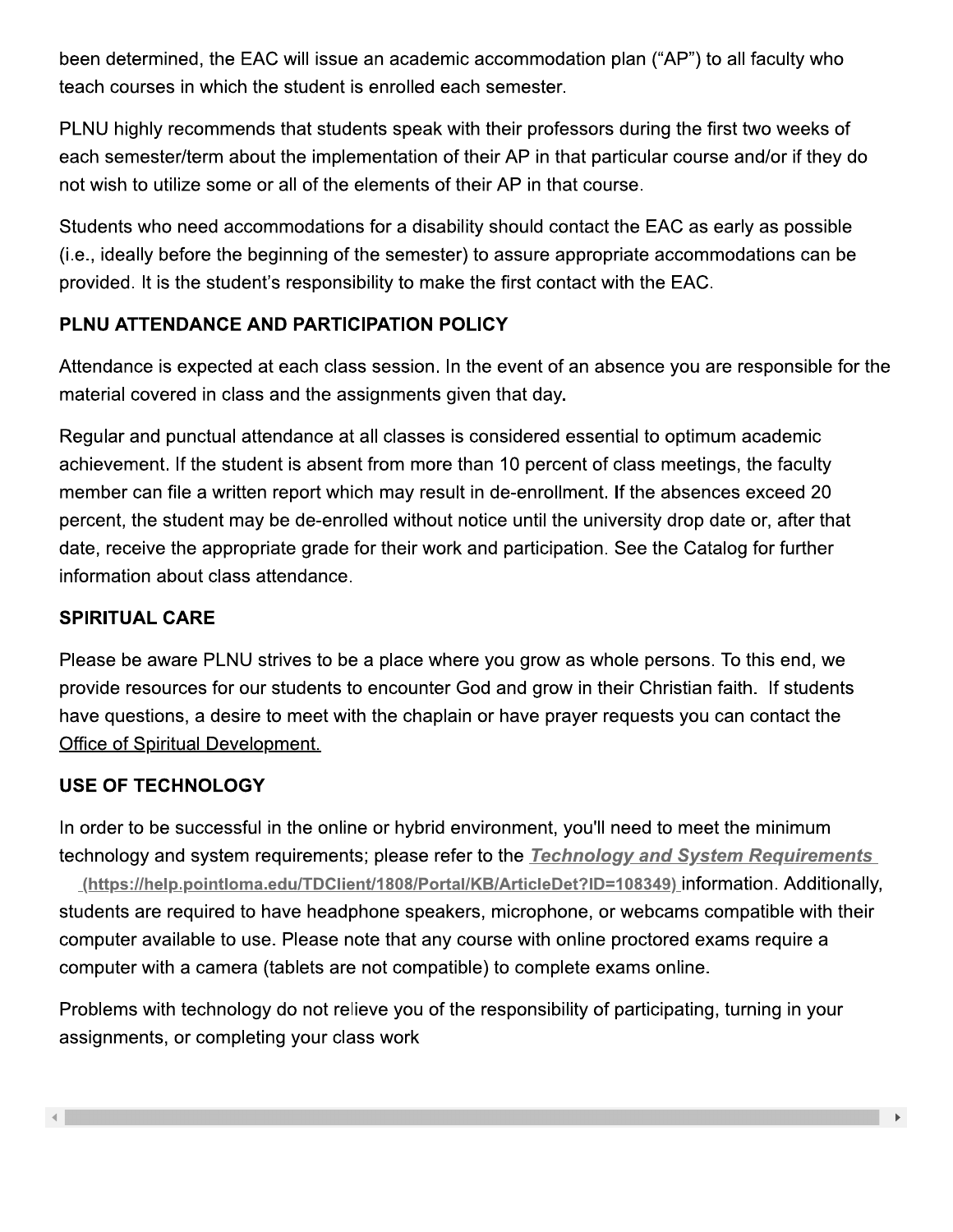# EGR4092C-1 FA21 - Internship In Engineering

**Jump to Today & Edit** 

#### **COURSE SCHEDULE AND ASSIGNMENTS**

The full course syllabus may be found here: Syllabus

There is no textbook for this course..

If you desire to see your work organized by week, you are able to access the weekly modules.

#### **Quick Links to Resources**

Netiquette Guidelines | Help & Technical Support | Technology & System Requirements | Canvas Student Guides (https://community.canvaslms.com/community/answers/guides/content? filterID=contentstatus%5Bpublished%5D~category%5Bcanvas-student-guide%5D)

# **Course Summary:**

| <b>Date</b>      | <b>Details</b>                                                                                                | Due                 |
|------------------|---------------------------------------------------------------------------------------------------------------|---------------------|
| Wed Sep 1, 2021  | <b>Syllabus Details</b><br>I≣ì                                                                                | to do: 11:59pm      |
| Wed Sep 8, 2021  | <b>B</b> Week 1 Time Sheet<br>due by 11:59pm.//https://canvas.pointloma.edu/courses/57928/assignments/706357/ |                     |
|                  | Pγ<br><b>Contract Work</b><br>https://canvas.pointloma.edu/courses/57928/assignments/706351)                  | due by 5pm          |
| Fri Sep 10, 2021 | <b>B</b> Location Paperwork<br>(https://canvas.pointloma.edu/courses/57928/assignments/706354)                | due by 5pm          |
| Wed Sep 15, 2021 | Week 2 Time Sheet<br>https://canvas.pointloma.edu/courses/57928/assignments/706364                            | due by 11:59pm      |
| Wed Sep 22, 2021 | <b>B</b> Week 3 Time Sheet<br><u>(https://canvas.pointloma.edu/courses/57928/assignments/706365)</u>          | due by 11:59pm      |
| Wed Sep 29, 2021 | <b>Week 4 Time Sheet</b><br>।⋽≽<br><u>(https://canvas.pointloma.edu/courses/57928/assignments/706366)</u>     | $due$ by $11:59$ pm |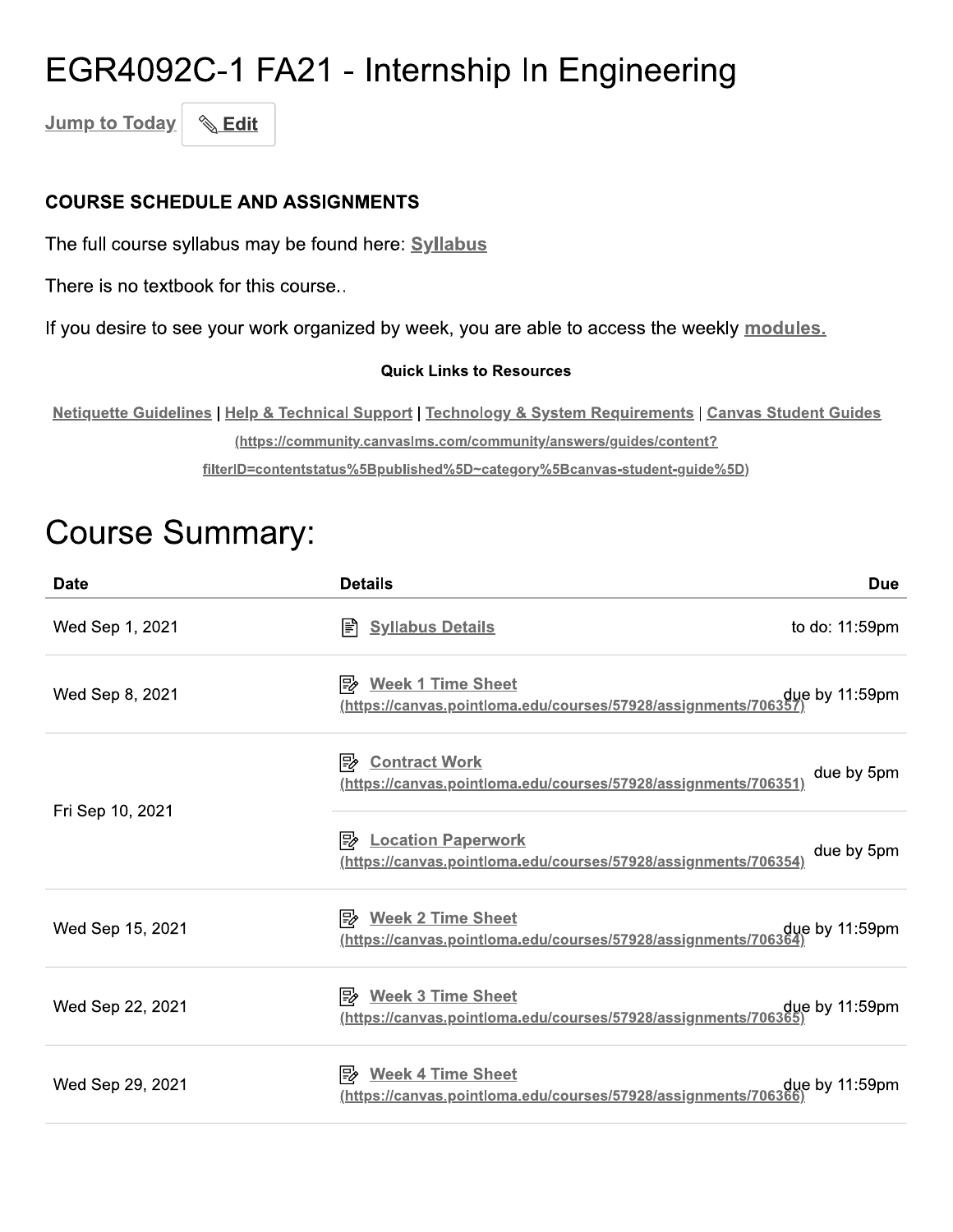| <b>Date</b>      | <b>Details</b>                                                                                                              | <b>Due</b>     |
|------------------|-----------------------------------------------------------------------------------------------------------------------------|----------------|
| Fri Oct 1, 2021  | <b>B</b> Schedule a Meeting To<br><b>Discuss Reading</b><br>(https://canvas.pointloma.edu/courses/57928/assignments/706356) | due by 11:59pm |
| Wed Oct 6, 2021  | <b>B</b> Week 5 Time Sheet<br><u>(https://canvas.pointloma.edu/courses/57928/assignments/706367</u>                         | due by 11:59pm |
| Wed Oct 13, 2021 | P <sup>2</sup> Week 6 Time Sheet<br>due by 11:59pm (https://canvas.pointloma.edu/courses/57928/assignments/706368)          |                |
| Wed Oct 20, 2021 | <b>B</b> Week 7 Time Sheet<br>due by 11:59pm.//https://canvas.pointloma.edu/courses/57928/assignments/706369.               |                |
| Mon Oct 25, 2021 | <b>B</b> Paper Outline<br>(https://canvas.pointloma.edu/courses/57928/assignments/706355                                    | due by 11:59pm |
| Wed Oct 27, 2021 | <b>B</b> Week 8 Time Sheet<br>due by 11:59pm.//https://canvas.pointloma.edu/courses/57928/assignments/706370.               |                |
| Wed Nov 3, 2021  | <b>B</b> Week 9 Time Sheet<br>due by 11:59pm (https://canvas.pointloma.edu/courses/57928/assignments/706371)                |                |
| Wed Nov 10, 2021 | <u> <i>Week 10 Time Sheet</i></u><br><u>(https://canvas.pointloma.edu/courses/57928/assignments/706358)</u>                 | due by 11:59pm |
| Mon Nov 15, 2021 | <b>B</b> Draft of Paper<br>due by 11:59pm (https://canvas.pointloma.edu/courses/57928/assignments/706352)                   |                |
| Wed Nov 17, 2021 | <b>B</b> Week 11 Time Sheet<br>due by 11:59pm (https://canvas.pointloma.edu/courses/57928/assignments/706359)               |                |
| Wed Nov 24, 2021 | <b>Week 12 Time Sheet</b><br>  "∕<br>due by 11:59pm.//https://canvas.pointloma.edu/courses/57928/assignments/706360         |                |
| Wed Dec 1, 2021  | P <sup>2</sup> Week 13 Time Sheet<br>due by 11:59pm.//https://canvas.pointloma.edu/courses/57928/assignments/706361/        |                |
| Mon Dec 6, 2021  | <b>Final Paper</b><br> ≓ ∕<br>due by 11:59pm (https://canvas.pointloma.edu/courses/57928/assignments/706353)                |                |